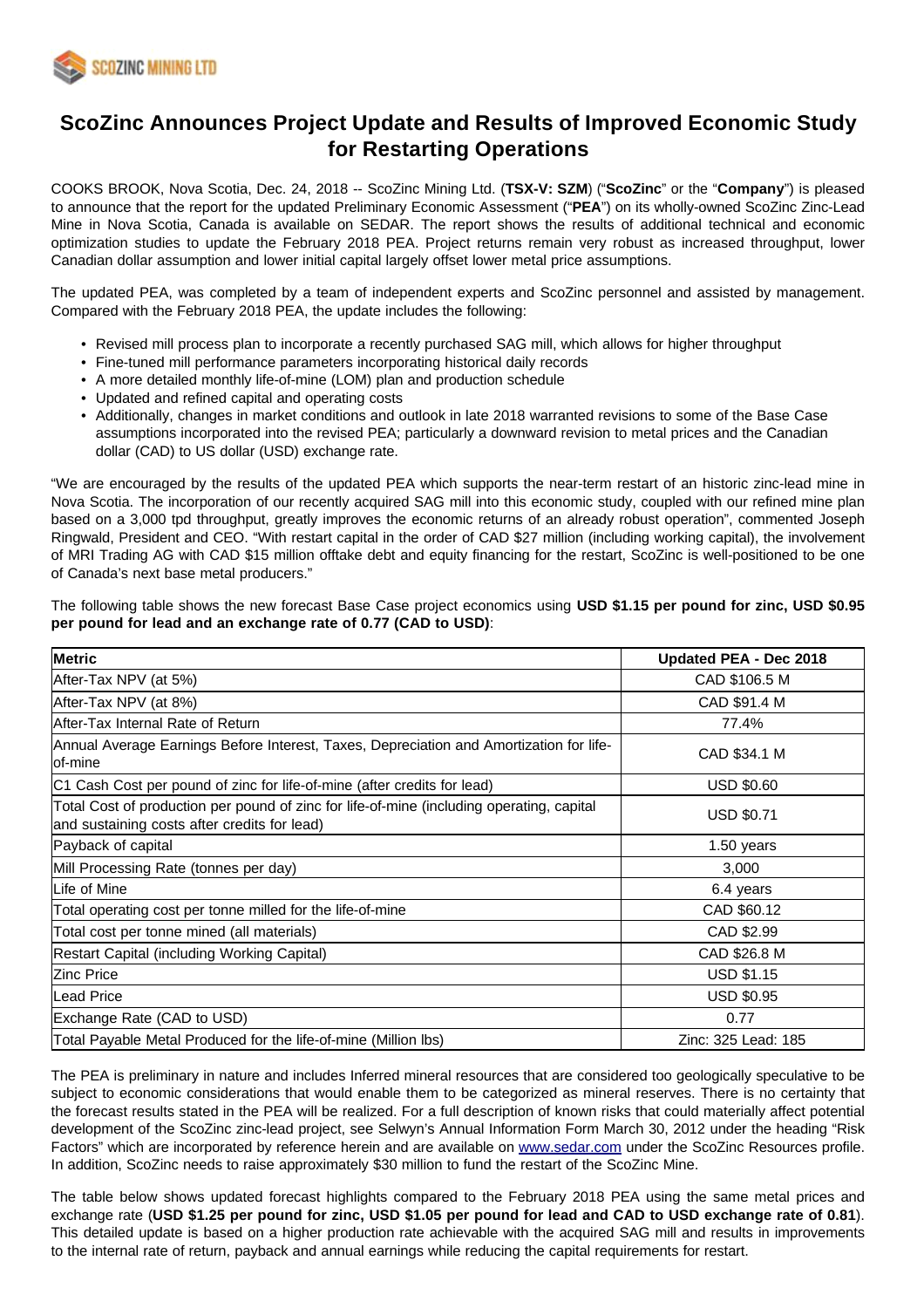| <b>Metric</b>                                                                                                                             | December 2018          | February 2018          |  |  |  |  |
|-------------------------------------------------------------------------------------------------------------------------------------------|------------------------|------------------------|--|--|--|--|
| After-Tax NPV (at 5%)                                                                                                                     | CAD \$124.2 M          | CAD \$127.9 M          |  |  |  |  |
| After-Tax NPV (at 8%)                                                                                                                     | CAD \$107.9 M          | CAD \$107.7 M          |  |  |  |  |
| After-Tax Internal Rate of Return                                                                                                         | 102.4%<br>63.7%        |                        |  |  |  |  |
| Annual Average Earnings Before Interest, Taxes, Depreciation and Amortization for life-<br>lof-mine                                       | CAD \$38.6 M           | CAD \$31.1 M           |  |  |  |  |
| C1 Cash Cost per pound of zinc for life-of-mine (after credits for lead)                                                                  | <b>USD \$0.60</b>      | <b>USD \$0.59</b>      |  |  |  |  |
| Total Cost of production per pound of zinc for life-of-mine (including operating, capital<br>and sustaining costs after credits for lead) | <b>USD \$0.71</b>      | <b>USD \$0.72</b>      |  |  |  |  |
| Payback of capital                                                                                                                        | 1.17 years             | 1.9 years              |  |  |  |  |
| Mill Processing Rate (tonnes per day)                                                                                                     | 3,000                  | 2,600                  |  |  |  |  |
| Life of Mine                                                                                                                              | 6.4 years              | 7.7 years              |  |  |  |  |
| Total operating cost per tonne milled for the life-of-mine                                                                                | CAD \$60.11            | CAD \$54.77            |  |  |  |  |
| Total cost per tonne mined (all materials)                                                                                                | CAD \$2.99             |                        |  |  |  |  |
| Restart Capital (including Working Capital)                                                                                               | CAD \$25.5 M           |                        |  |  |  |  |
| IZinc Price                                                                                                                               | <b>USD \$1.25</b>      |                        |  |  |  |  |
| lLead Price                                                                                                                               | USD \$1.05             |                        |  |  |  |  |
| Exchange Rate (CAD to USD)                                                                                                                | 0.81                   | 0.81                   |  |  |  |  |
| Total Payable Metal Produced for the life-of-mine (Million lbs)                                                                           | Zinc: 324 Lead:<br>184 | Zinc: 323 Lead:<br>184 |  |  |  |  |

# **Metal Prices and Economic Sensitivity**

Base Case metal prices for this updated PEA have been set to life-of-mine values of USD \$1.15 per pound for Zinc and USD \$0.95 per pound for Lead and an exchange rate of 0.77 (CAD to USD). The following table illustrates the impact on the forecast project economic measures with variations in zinc and lead prices with the base assumptions unchanged as metal prices are adjusted.

# **Base Case (USD \$1.15 per pound Zinc, USD \$0.95 per pound Lead, 0.77 CAD to USD Exchange Rate)**

| Zinc/Lead<br>Price USD |               | NPV Pre-Tax $1$ |               | NPV After-Tax <sup>1</sup> | IRR %   |           | Payback<br>(Years) | Average<br>Annual |
|------------------------|---------------|-----------------|---------------|----------------------------|---------|-----------|--------------------|-------------------|
| \$/lb                  | <b>NPV 5%</b> | <b>NPV 8%</b>   | <b>NPV 5%</b> | <b>NPV 8%</b>              | Pre-Tax | After-Tax |                    | <b>EBITDA</b>     |
| 0.95/0.75              | 31.1M         | 22.2M           | 29.9M         | 21.2M                      | 20.1%   | 19.7%     | 5.6                | 12.7M             |
| 1.05/0.85              | 84.6M         | 70.2M           | 68.6M         | 56.8M                      | 49.1%   | 45.6%     | 3.3                | 22.0M             |
| 1.15/0.95              | 138.0M        | 118.2M          | 106.5M        | 91.4M                      | 82.7%   | 77.4%     | 1.5                | 31.2M             |
| 1.25/1.05              | 191.5M        | 166.2M          | 143.9M        | 125.2M                     | 120.7%  | 112.7%    | 1.0                | 40.5M             |
| 1.35/1.15              | 264.2M        | 231.4M          | 194.2M        | 170.5M                     | 176.1%  | 161.8%    | 0.8                | 49.7M             |
| 1.45/1.25              | 317.7M        | 279.3M          | 231.2M        | 203.7M                     | 222.4%  | 201.1%    | 0.7                | 59.0M             |

# $<sup>1</sup>$  NPV in Canadian Dollars (CAD)</sup>

The following table illustrates the impact on the forecast project economic measures with variations in exchange rate with the base assumptions unchanged.

| Exchange Rate | NPV Pre-Tax <sup>1</sup> |          | IRR %  | NPV Pre-Tax <sup>1</sup> |          | IRR % | Payback |
|---------------|--------------------------|----------|--------|--------------------------|----------|-------|---------|
|               | NPV (5%)                 | NPV (8%) |        | NPV (5%)                 | NPV (8%) |       | (Years) |
| 0.73          | 166.0M                   | 143.3M   | 102.1% | 126.1M                   | 109.2M   | 95.8% | 1.25    |
| 0.75          | 151.7M                   | 130.4M   | 92.0%  | 116.1M                   | 100.1M   | 86.2% | 1.42    |
| $ 0.77*$      | 138.0M                   | 118.2M   | 82.7%  | 106.5M                   | 91.4M    | 77.4% | 1.50    |
| 0.79          | 125.1M                   | 106.6M   | 74.1%  | 97.4M                    | 83.2M    | 69.3% | 1.75    |
| 0.81          | 112.8M                   | 95.6M    | 66.2%  | 88.7M                    | 75.3M    | 61.8% | 2.00    |
| 0.83          | 101.1M                   | 85.1M    | 58.9%  | 80.4M                    | 67.6M    | 54.9% | 2.25    |

<sup>1</sup> NPV in Canadian Dollars (CAD)

# **Refined Plan and Capital and Operating Costs**

The updated PEA, completed by a team of independent consultants in collaboration with ScoZinc personnel and management, includes the sequential development of two open pit operations on the Main deposit followed by the development of the Northeast deposit. Three months of pre-production mining will be carried out prior to mill start-up in order to provide a stockpile of lower-grade ore for plant commissioning as well as access to higher grade areas in the pit as mill throughput increases over the first three months. Both pits are located in close proximity to the mill. A small underground operation ranging from 250 to 500 tpd, will be mined beginning in Year 5 to provide high-grade mineralization for blending with the open pit feed.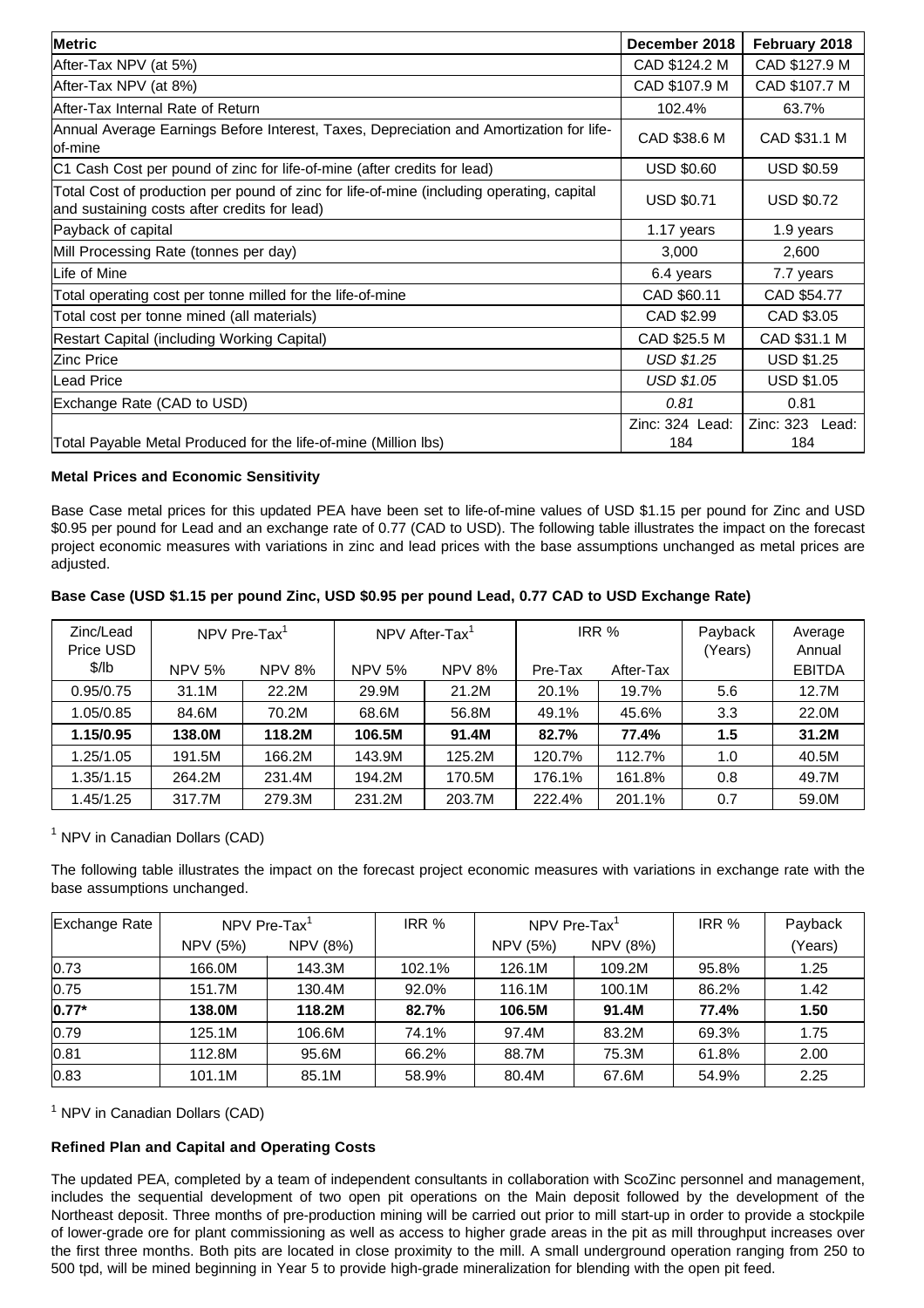The economic evaluation is based on a mineral resource inventory from production records and the updated mineral resources as stated in the technical report dated August 24, 2012 (see SEDAR filing dated August 24, 2012).

The zinc-lead mill feed will be processed in the existing ScoZinc mill by standard flotation methods to produce clean, highgrade zinc and lead concentrates. Modifications to the existing mill, some of which are underway, include an external jaw crusher, a SAG mill, new filter presses and decommissioning of the fine ore bin, screen deck and cone crusher.

The ScoZinc asset, including the existing mill, has undergone significant refurbishment and improvements since ScoZinc assumed ownership of the property in June 2011. ScoZinc has undertaken more than CAD \$10.0 million in engineering, definition drilling, permitting, mill and mine infrastructure refurbishment and surface rights acquisition. An additional estimated CAD \$26.8 million (including working capital) is required for refurbishment and modernization to increase the mill throughput to 3,000 tpd, pre-stripping of waste material in the Main pit, other start-up costs, and contingency.

The capital and operating costs included in the updated PEA were provided by recent mining and drill and blast contractor tenders, updated costs from equipment and consumables suppliers (October 2018), conservative parameters from historical mill and production records, and escalated cost estimates from the previous studies and quotes.

#### **Mining**

Detailed mine planning for both pits and underground was carried out on a monthly basis for the entire mining schedule.

Mining commences in the pre-production period at approximately 34,000 tpd (total material) eventually reaching an estimated 47,000 tpd. Feed of material to the mill averages about 990,000 tonnes per annum (or 3,000 tpd) for an average of 328 operating days per year. The average strip ratio for the LOM open pits is expected to be 13.0:1 (including pre-stripping). About 66% of the approximately 84 million tonnes of waste material is expected to be removed without blasting, including soils that will be used for reclamation. All of the open pit ore (about 6.4 million tonnes) is expected to require blasting. Open pit mine dilution and mining losses are assumed to be 7.5% and 5%, respectively. In-pit diluted mineral resources are 6,433,000 tonnes grading 3.12% zinc and 1.59% lead.

The underground operation is based on modified cut and fill mining with uncemented backfill, producing up to 500 tpd of highgrade mill feed. Development of the underground to access higher grade zones requires a capital investment of about \$10.6 million, primarily in Year 5, and assumed to be funded via operating cash flow. Diluted and recoverable underground mineral resources are estimated at 283,000 tonnes grading 6.98% zinc and 3.49% lead. This material will be blended with open pit and stockpile feed to the mill over approximately two years beginning in the second half of Year 5 of the LOM plan.

### **Metallurgy**

The restart plan provides for modifications to the mill, including redesign and replacement of the crushing circuit, primary screen, thickeners and concentrate filters. Additionally, a semi-autogenous (SAG) mill has been purchased. Some of this equipment is on site and ready for installation. These modifications, together with improved plant availability, will allow estimated average mill feed rates of 990,000 tonnes per annum or 3,000 tpd. The projected feed grades for the LOM average 3.12% zinc and 1.59% lead. The projected metallurgical performance, based on historical data, provides for a zinc concentrate grade of 57.0% zinc at 85.1% LOM recovery and a lead concentrate grade of 71.0% lead at 84.6% LOM recovery.

Metallurgical testwork completed in the first half of 2018 demonstrated the benefit of incorporating a SAG mill to the processing circuit. It allows higher mill feed while eliminating historical bottleneck challenges in the mill. A used SAG mill was located, inspected, tested and purchased. Engineering has been completed for installation of the mill.

#### **Concentrate Marketing and Transport**

Based on historical concentrate sales, ScoZinc concentrates are expected to be readily marketable, grading 57% and 71% for zinc and lead respectively, with no penalties. Previous concentrate shipments from the ScoZinc mine were shipped to Europe and Asia. ScoZinc has its own storage and concentrate loading facility at Sheet Harbour, Nova Scotia, approximately 80 kilometers from the mine, with a capacity of 8,500 tonnes, or 1.5 times the expected shipment size.

In April 2018, ScoZinc executed a term sheet with MRI Trading AG for the life of mine zinc and lead concentrates which include debt and equity terms for the restart of mining operations (see news release dated April 3, 2018). The terms are incorporated into this economic analysis.

#### **Infrastructure**

The mine has ample grid power and water supply to accommodate the expansion to 3,000 tpd. Paved roads lead to the mine property and there is nearby access to rail.

#### **Environment, Community Relations, and Permitting**

ScoZinc operations have enjoyed strong support from local communities and the Nova Scotia government. Permitting of the Main pit and Southwest Expansion Area remains in place with the granting of a 10-year renewal of ScoZinc's Industrial Approval in September 2017 and a 2-year extension to the Environmental Assessment Approval in October 2018. Existing permits will need to be amended to accommodate further expansion of the Main pit, the start-up of the Northeast pit and underground mining to achieve the approximate seven-year mine life projected in the updated PEA. This will commence with